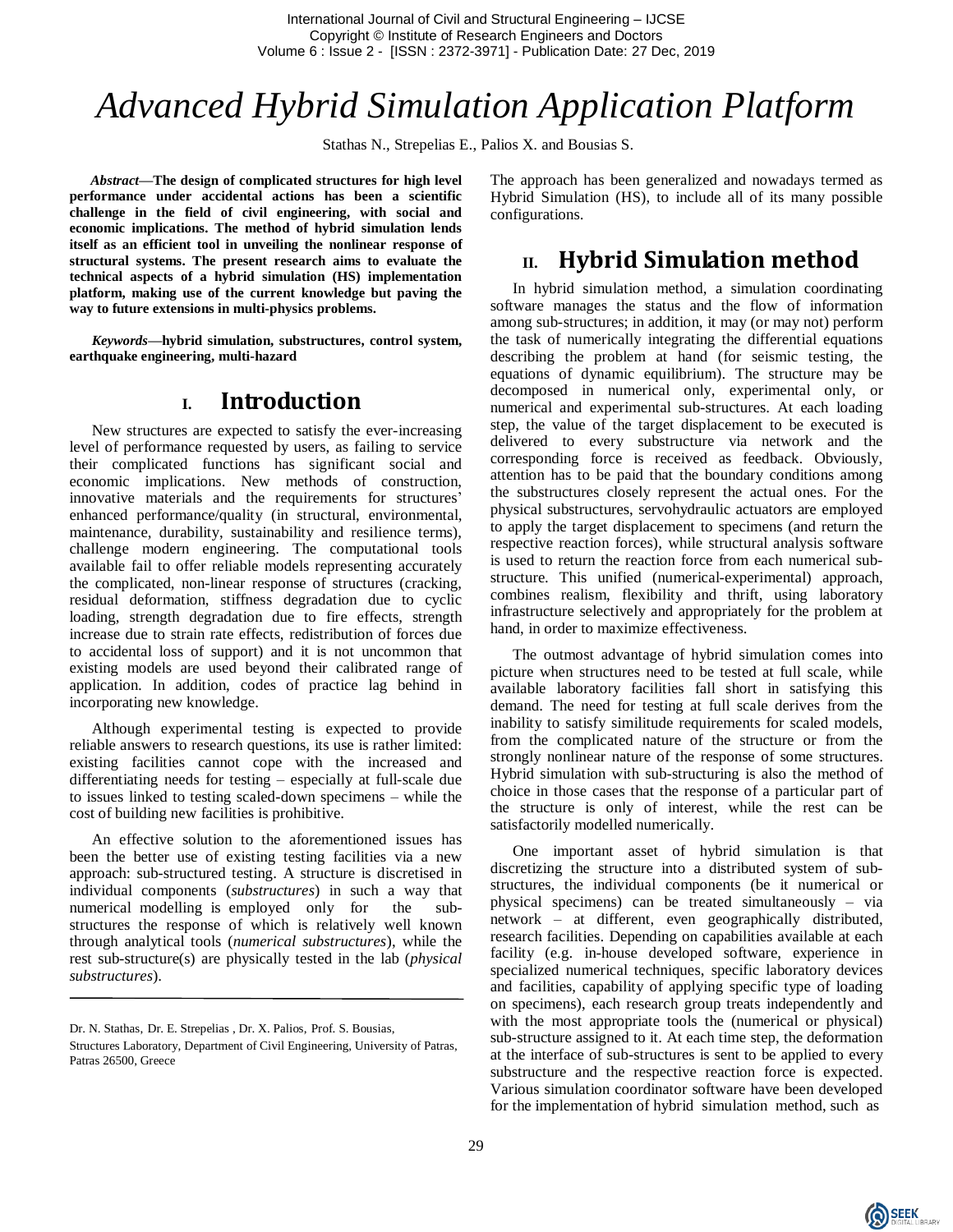

Figure 1. Hybrid simulation bridge scheme.

OpenFresco (Open-source Framework for Experimental Setup and Control) and UI-SimCor) (Fig. 1).

Hybrid simulation has the potential to cope with real engineering issues which vary from the response of bridge piers to multi-physics coupled phenomena, e.g.:

- Thermomechanical problems.
- Soil structure interaction problems.
- Structures subjected to offshore hazards (tsunamis) or offshore structures suffering sea waves and wind.
- Response of energy effective systems mounted on buildings under seismic loading.

## **III. Practical issues in HS**

Even though hybrid simulation has been very efficient at the field of Earthquake Engineering, its application to other scientific fields is not straightforward, mainly due to the coupling between the different loading types applied simultaneously. Examples of such cases are fires induced to structures during or after an earthquake, the response of bridge seismic protection systems (bearings) at low temperatures, the soil-structure interaction, the response of pressurised energy networks crossing seismic faults and wind-plus-wave loading on offshore structures.

In addition to the existent gap in theoretical knowledge for expanding HS to fields beyond earthquake engineering, application of HS presents complex technical issues and requires specialised competences. It is for this reason that the method is applied in only a limited number of facilities worldwide. As multi-faceted tools are employed in HS, i.e. simulation coordinator software, compatible numerical analysis software, communication protocol, servohydraulic control systems, etc., the user is facing many technical issues. For widening the range of application of HS, not only users should be exempted from the overburden incurred, but further developments are necessary for expanding the application of the method to cases of different actions and their combinations



Figure 2. Typical cabling of actuator control system.

/coupling thereof (e.g. earthquake and fire). It is worth noting that, except for some special cases in earthquake engineering, numerical analyses software do not a priori support network communication liaising with the coordinator software and laboratory control systems (which respect certain limitations). Research groups assemble the hybrid simulation platform by selecting available tools (often developing new ones) and combining them with the control testing system in the host lab. The Structures Laboratory (Strulab) in Patras, Greece has been using so far, a hybrid simulation application platform comprising:

- simulation coordinator software: UI-SimCor
- numerical analysis software: Opensees
- custom made cards control software for actuator controllers: JRC
- real-time operating system (ETS) for actuator control software.

The above configuration cannot meet the requirements of expanding the application of hybrid simulation method and also is technically hard to use (Fig. 2).

The work presented here describes the investigation and implementation for a new HS system that will be more versatile and technically easier to assemble.

#### **IV. Multi-hazard testing platform**

In order to upgrade the current hybrid simulation application platform to be efficiently extended to other than earthquake engineering problems, such as multi-hazard problems, multi-physics problems, multi-scale problems, one should determine the requirements that the enhanced system should fulfil.

Theoretical thermomechanical problems in structures (e.g. fire and static/seismic loading) were used as reference on how hybrid simulation method could be improved to cope with problems related to various multi-physics actions on structures. Knowledge of structural response under fire falls short regarding the representation of the interaction

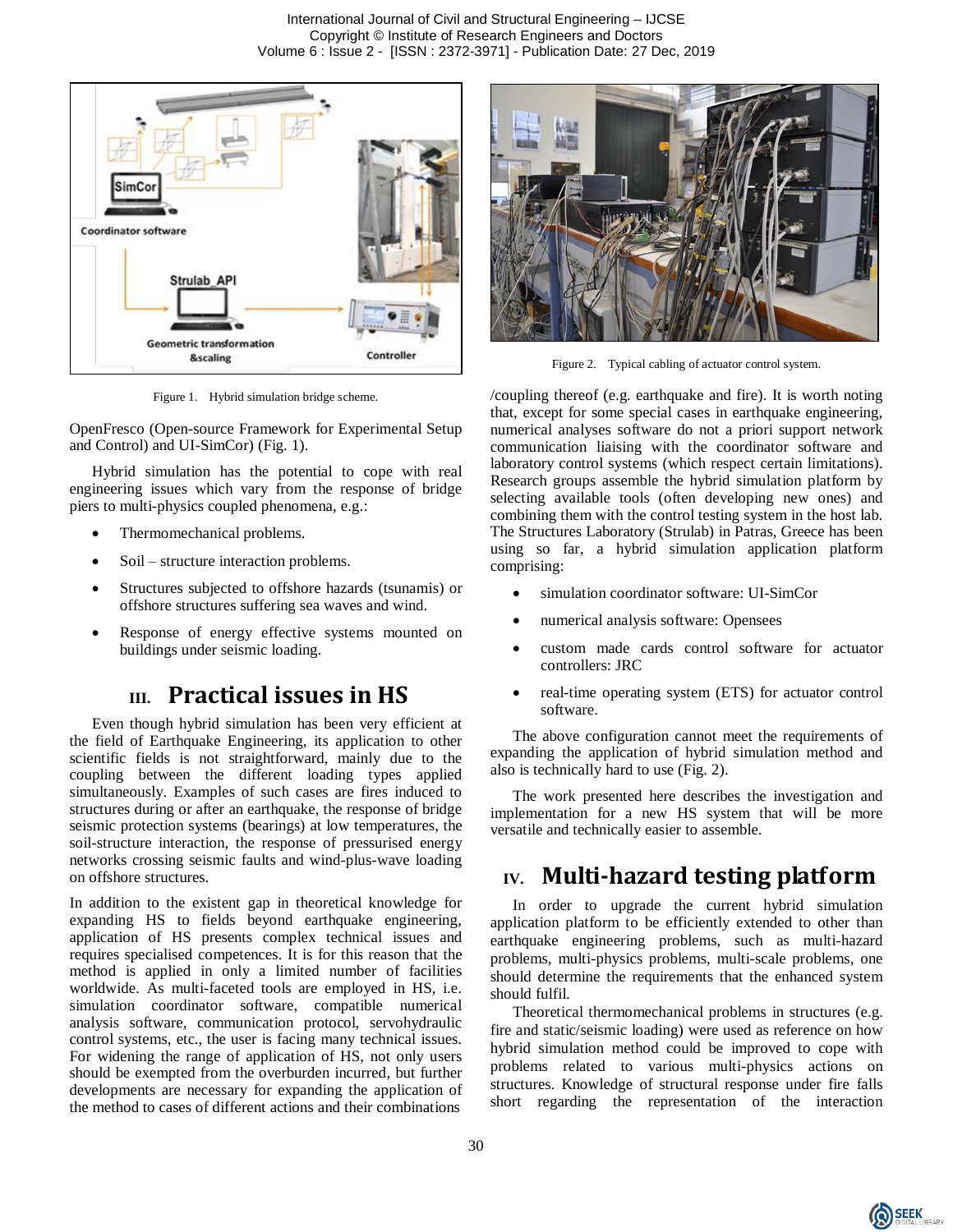phenomena between the structural response (including force redistribution) and fire evolution and its effects on material properties. Current knowledge is mainly based on tests on individual members exposed to standardized (non-real) temperature curves and with no concern for any interaction with the rest structure – very few experimental results on fullor large-scale specimens are available. This implies that the actual risk structures bear under fire cannot be accurately estimated. To that end and for developing performance-based strategies to fully evaluate the structural response for fire phenomena, current experimental capabilities should be advanced.

A main issue concerning thermomechanical problems in structures is multi-physics coupling. In general, substructures are mechanically (via displacements and corresponding reaction forces) and thermally (via temperature and corresponding heat flow) coupled. In thermomechanical problems, the fire evolution analysis – the temperature spreading from the fire source to the surrounding structural elements – precedes. Subsequently, the information is transferred to the stage of thermomechanical response analysis, which includes thermal response analysis (calculation of conductivity and radiation at the surface of the structural members and the heat spreading towards their core) and static response analysis. Coupling of fire evolution analysis and thermomechanical response analysis may be a unidirectional (the fire evolution analysis is completed first and afterwards the information is sent to the thermomechanical response analysis) or bidirectional procedure (the temperature and displacement fields of thermomechanical response analysis modify the state at the surface of the elements and that change is taken into account at each step of the fire evolution analysis). An obstacle in the implementation of the second and more proper approach (bidirectional procedure) comprises differences in the discretization of the structural elements – sparse at the stage of fire evolution analysis and dense at the stage of thermomechanical response analysis: the data exchange becomes difficult and the time scale between the fire evolution analysis and the thermomechanical response analysis is different. In addition, not only the physical substructure but also the numerical one has to be exposed in heat loads requiring proper software. Also, the physical substructure has to transfer to the numerical one the heat flow at their interface via proper laboratory equipment.

The time scale of testing the physical substructure should fulfill the limitations set by the different evolution rate of fire (minutes) and the dynamic phenomenon (e.g. earthquake in seconds) and by the changes at the boundary conditions as the fire evolves. The latter demands an almost real time execution of the hybrid simulation - considering creeping phenomena due to high temperatures – unless alternative approaches are developed, given the present laboratory equipment inadequacy.

From the software point of view, the simulation coordinator software has to transfer to all the substructures the information related to gas temperature, the radiation and mass

conductivity at the fire space. To continue the analysis there are two options: the thermal and mechanical analysis of the numerical substructure take place within the same software (e.g. Abaqus, Safir software) with all the appropriate information provided by the fire evolution analysis, or the thermal effect can simply be considered either as causing no mechanical deformation corresponding to calculated nodal forces or as causing change of mechanical characteristics of the material. The first approach is closer to reality, but very few software can fulfil it (supporting network service), while the second is rough enough but also flexible, as operations can be performed within the analysis software.

# **V. Advanced HS platform**

The issues mentioned above, lead to the requirements that both hardware and the software of the advanced hybrid simulation platform should satisfy.

#### *A. Hardware*

The intended expansion of hybrid simulation method in new scientific directions requires availability of advanced tools (hardware), communication protocols and control/coordinator software.

Most of the existing laboratory facilities either do not possess the appropriate equipment or their servohydraulic actuator control system is out of age, consisting of custommade electronic components, lacking flexibility, capability of expansion, network communication, reliability and testing quality. The main disadvantages of existing hardware can be summarized as:

- low quality of signals, due to digital-to-analog conversion away from signal source
- extended, analog type, wiring with high noise to transmitted signal ratio
- inability of internal communication between the units controlling each actuator
- limitation in the number of actuator control units supported by main testing controller

To overcome the above obstacles, state-of-the art components were acquired: power supply, analog input/output, digital output, loadcell and optical encoder signal conditioner etc., offering efficient support of Ethernet protocol with real time response down to I/O level (EtherCAT type), capability of real time testing (reduction of delays) and cost effectiveness. Utilizing these components, control units were assembled and positioned on the servohydraulic actuators, reducing the distance between signal sources (force, displacement, servovalve voltage, valve on/off etc.) and point signal conditioning (amplification and AD conversion). A single digital bus facilitates internal communication among all the actuator control units (no matter the number) and the master controller software (Fig. 3).

The new philosophy, the capability of self-diagnosis offered by the components, the high-speed communication level, the standardized industrial components and simplified

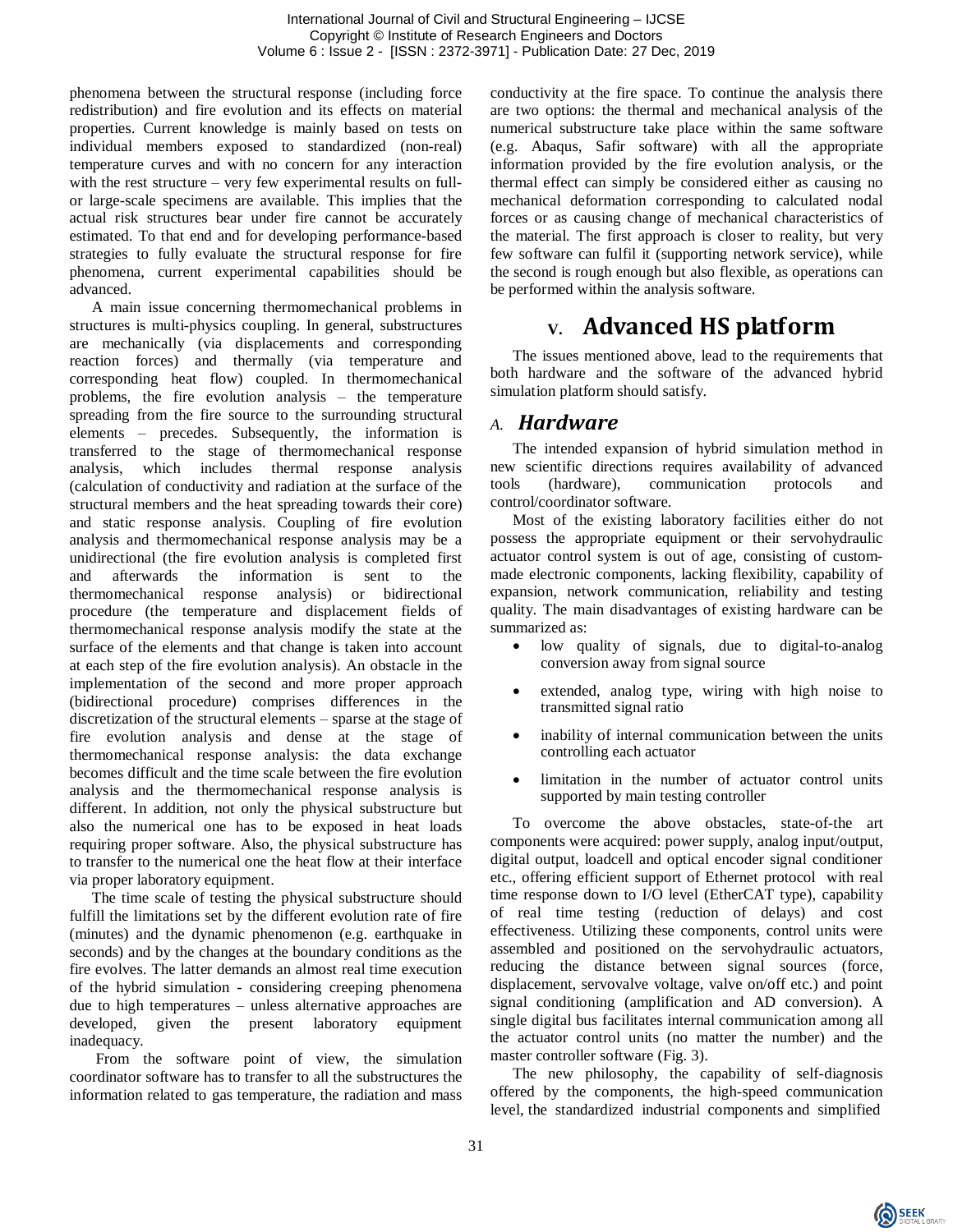

Figure 3. Schematic complete configuration of advanced HS platform.

cabling (Fig. 4) will relieve users from potential problems usually observed in complicated structural tests.

#### *B. Operating system and software*

The real time feature should be the dominant characteristic of a modern controller software. That is achieved placing the master controller software and the control software of each actuator on the same CPU. The master controller software is executed on a machine with real time operating system for multicore processors (Windows Embedded Compact) to reduce the control time step to 1ms. To enhance userfriendliness, the new master controller software was upgraded as well as the data acquisition system interface.

The simulation coordinator software is not affected by the modifications mentioned above, as it treats both numerical and physical substrutures as network nodes (via IP addresses). The communication between coordinating software and main controller is achieved by custom-made software (Matlab).

An issue concerning the numerical substructures, is how to deal with the considerable computational effort required by some types of substructures, e.g analysis of large area soil medium, heat diffusion analysis in structural elements, while ensuring that will not cause delays in the communication with the rest substructures (particularly the experimental ones being susceptible to relaxation phenomena). For such type of substructures it is recommended that the numerical substructures should be held in parallel processing computational systems using open access software (e.g. Opensees-SP). The reliability of the HS platform developed is currently under extensive verification testing.



Figure 4. Typical cabling of enhanced acquistion and control system.

# **VI. Conclusions**

To deeply comprehend the response of large scale, complicated structures, hybrid simulation method has been accepted as the most appropriate tool, especially in Earthquake Engineering for which the method was initially developed and been applied for quite some years. In HS structures are discretized in numerical and physical components (substructures) with the research interest focusing on the latter – this approach optimizes the combined use of available reliable software and laboratory facilities. The present research aims in developing a roadmap for the expansion of hybrid simulation method in multi-physics and multi-hazard problems and in creating an application platform built by robust industrial hardware of high quality, relevant control and simulation coordinator software simplifying – to the extent possible - the use of HS and making it applicable to a wider range of problems.

The benefits of developing an advanced hybrid simulation platform, are:

- the capability of expanding hybrid simulation to complicated structures exposed to actions beyond seismic, combined or not (e.g. thermo-mechanical problems),
- the advanced capabilities of HS: testing time step closer to real-time testing combining the communication protocol with real-time operating system and standardized modules,
- the enhancement of the reliability of application of HS by using equipment based on widely approved industrial standards and modern automation technology,
- a reliable and useful testing platform with flexible architecture, adaptability to demanding requirements, reduction of noise-to-signal ratio, internal communication via robust digital bus, enhanced simulation coordinator system with single way of